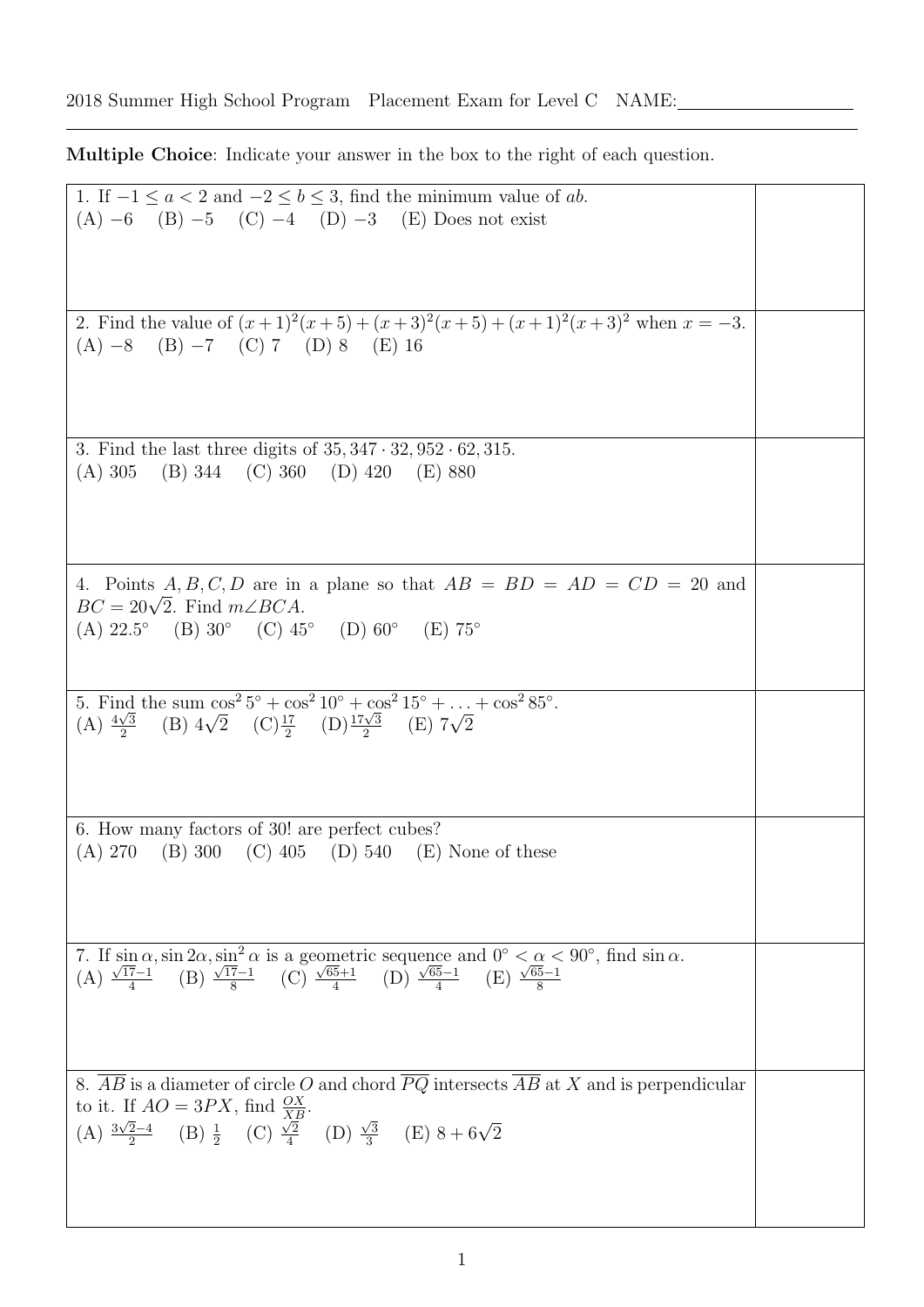Short Answer: Write your answer and show your work in the space below each question. Clearly indicate your final answer by drawing a  $|BOX|$  around it.

1. Three standard fair six-sided dice are rolled simultaneously and the numbers on their top faces are multiplied. What is the probability that the resulting number is not divisible by 6?

2. Let  $S = \{3, 7, 11, 15, 19, 23, 27\}$ . For how many 3-element subsets of S is the sum of their elements divisible by 3?

3. The pool table below has the specified dimensions. A ball is shot at a 45◦ angle as in the diagram. Which pocket will the ball land in?

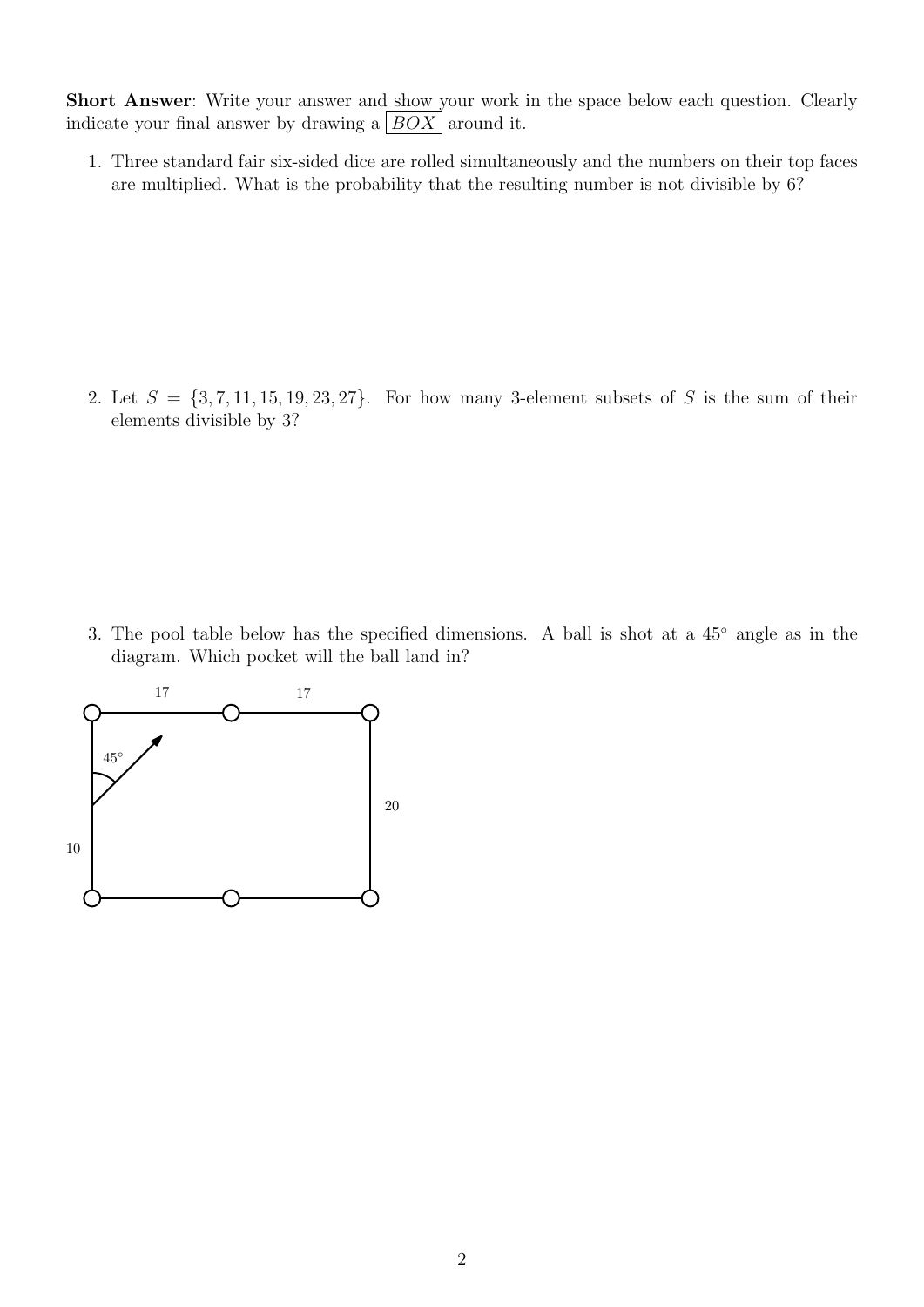4. In the diagram below, you are allowed to only flip over pairs of adjacent coins. I.e., you may flip only two coins at a time (see diagram). Is it possible to make all the coins Tails? Prove your claim.



5. When  $(a + b + c)^{99} + (a - b + c)^{99}$  is fully expanded and all the like terms are combined, how many terms are there?

6. In  $\triangle ABC$  the inscribed circle is tangent to  $\overline{AB}, \overline{BC}, \overline{AC}$  at P, Q, R, respectively. If  $AB =$  $13, BC = 14, AC = 15, find PR.$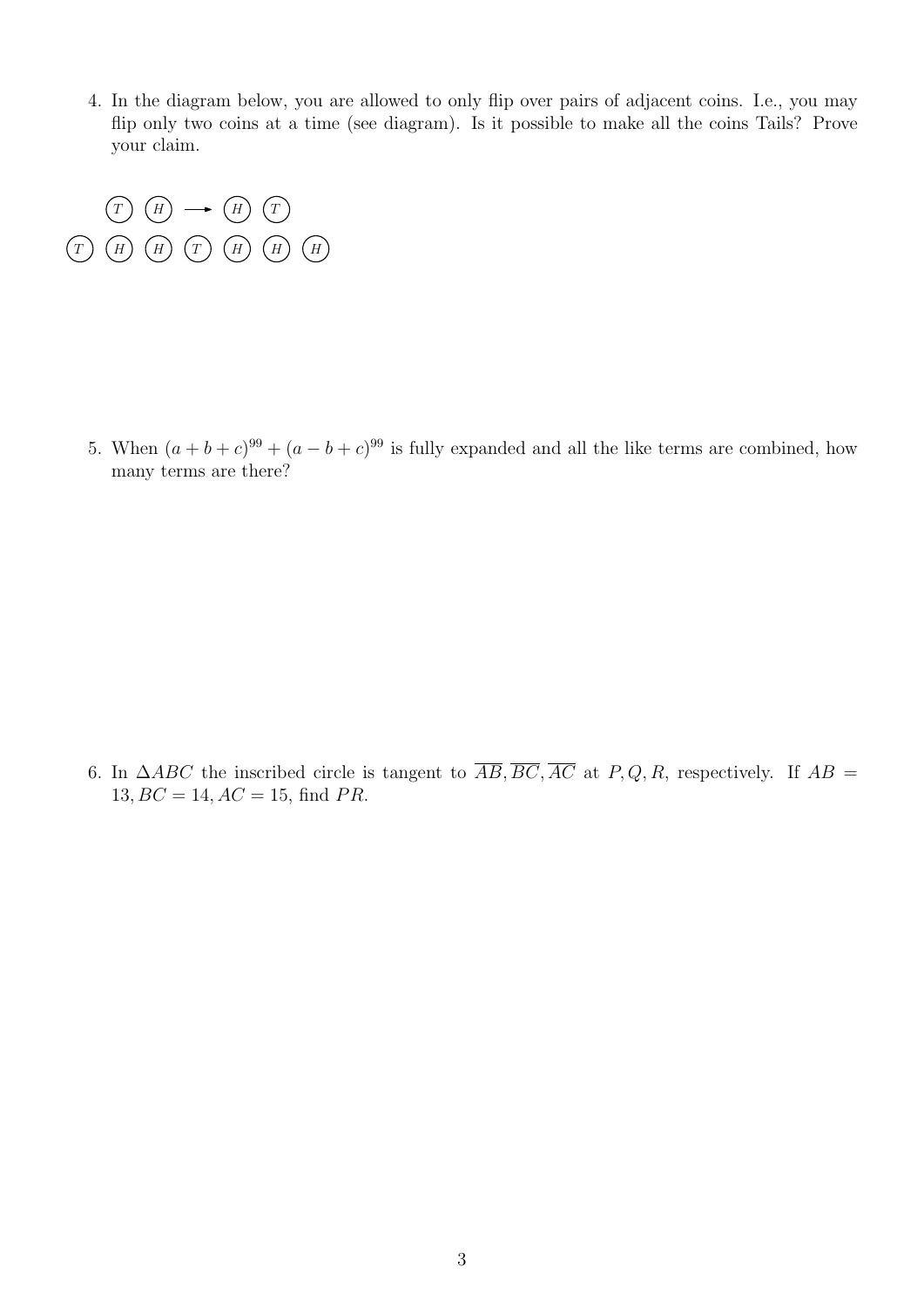Long Answer: Write your solution in the space below each question. Make sure you include sufficient justification.

1. Find, with proof, all positive integers n such that  $3<sup>n</sup> - 104$  is a perfect square.